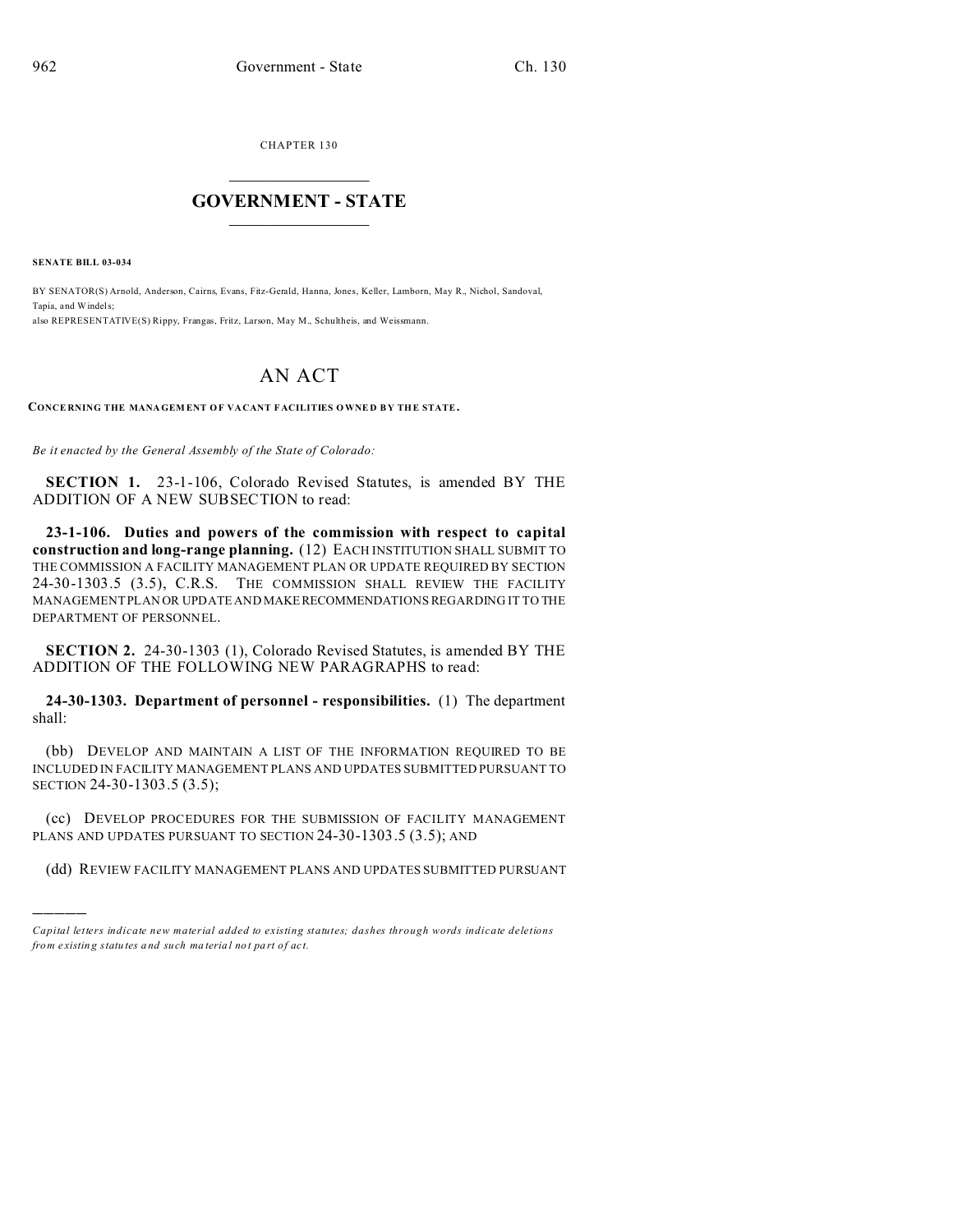TO SECTION 24-30-1303.5 (3.5), AND SUBMIT A REPORT REGARDING SUCH PLANS AND UPDATES TO THE OFFICE OF STATE PLANNING AND BUDGETING AND THE CAPITAL DEVELOPMENT COMMITTEE.

**SECTION 3.** 24-30-1303.5, Colorado Revised Statutes, is amended BY THE ADDITION OF A NEW SUBSECTION to read:

**24-30-1303.5. Department to prepare and maintain inventory of state property - vacant facilities.** (3.5) (a) WITH RESPECT TO ALL REAL PROPERTY OWNED BY OR HELD IN TRUST FOR THE STATE OF COLORADO OR ANY STATE DEPARTMENT, AGENCY, OR INSTITUTION, INCLUDING STATE INSTITUTIONS OF HIGHER EDUCATION, EACH STATE DEPARTMENT, AGENCY, OR INSTITUTION SHALL IDENTIFY ANY VACANT FACILITY UNDER ITS CONTROL. AS USED IN THIS SECTION, "VACANT" MEANS:

(I) UNOCCUPIED;

(II) UNUSED IN WHOLE OR IN PART FOR THE PURPOSES FOR WHICH THE IMPROVEMENT WAS DESIGNED, INTENDED, OR REMODELED; OR

(III) WITHOUT CURRENT DEFINED PLANS BY THE STATE DEPARTMENT, AGENCY, OR INSTITUTION FOR THE NEXT FISCAL YEAR.

(b) FOR ANY FACILITY THAT BECOMES VACANT AFTER JULY 1, 2003, THE STATE DEPARTMENT, AGENCY, OR INSTITUTION SHALL BE REQUIRED TO SUBMIT FOR THE APPROVAL OF THE DEPARTMENT A FACILITY MANAGEMENT PLAN CONSISTENT WITH THE PROCEDURES ESTABLISHED BY THE DEPARTMENT. THE STATE DEPARTMENT, AGENCY, OR INSTITUTION SHALL SUBMIT THE FACILITY MANAGEMENT PLAN TO THE DEPARTMENT WITHIN THIRTY DAYS AFTER THE FACILITY BECOMES VACANT. IN ADDITION TO ANY OTHER INFORMATION REQUIRED BY THE DEPARTMENT, THE FACILITY MANAGEMENT PLAN SHALL INCLUDE THE FOLLOWING:

(I) A FINANCIAL ANALYSIS OF THE POSSIBLE USES OF THE FACILITY;

(II) ANY PLANS FOR THE DISPOSAL OF THE FACILITY THROUGH SALE, LEASE, DEMOLITION, OR OTHERWISE;

(III) IF THE STATE DEPARTMENT, AGENCY, OR INSTITUTION DOES NOT INTEND TO DISPOSE OF THE FACILITY DURING THE NEXT FISCAL YEAR, A PLAN FOR THE PROPOSED CONTROLLED MAINTENANCE, IF ANY, NECESSARY TO AVOID THE DETERIORATION OF THE VACANT FACILITY; AND

(IV) WHETHER THE FACILITY HAS OR IS ELIGIBLE TO RECEIVE A NATIONAL, STATE, OR LOCAL HISTORIC DESIGNATION OR LISTING.

(c) (I) FOR EACH YEAR AFTER THE DEPARTMENT APPROVES A FACILITY MANAGEMENT PLAN, THE STATE DEPARTMENT, AGENCY, OR INSTITUTION SHALL SUBMIT AN ANNUAL FACILITY MANAGEMENT PLAN UPDATE CONSISTENT WITH THE PROCEDURES ESTABLISHED BY THE DEPARTMENT. THE UPDATE SHALL BE SUBMITTED ON OR BEFORE NOVEMBER 1 OF THE YEAR FOLLOWING THE APPROVAL OF A FACILITY MANAGEMENT PLAN AND EACH NOVEMBER 1 THEREAFTER UNTIL SUCH TIME THAT THE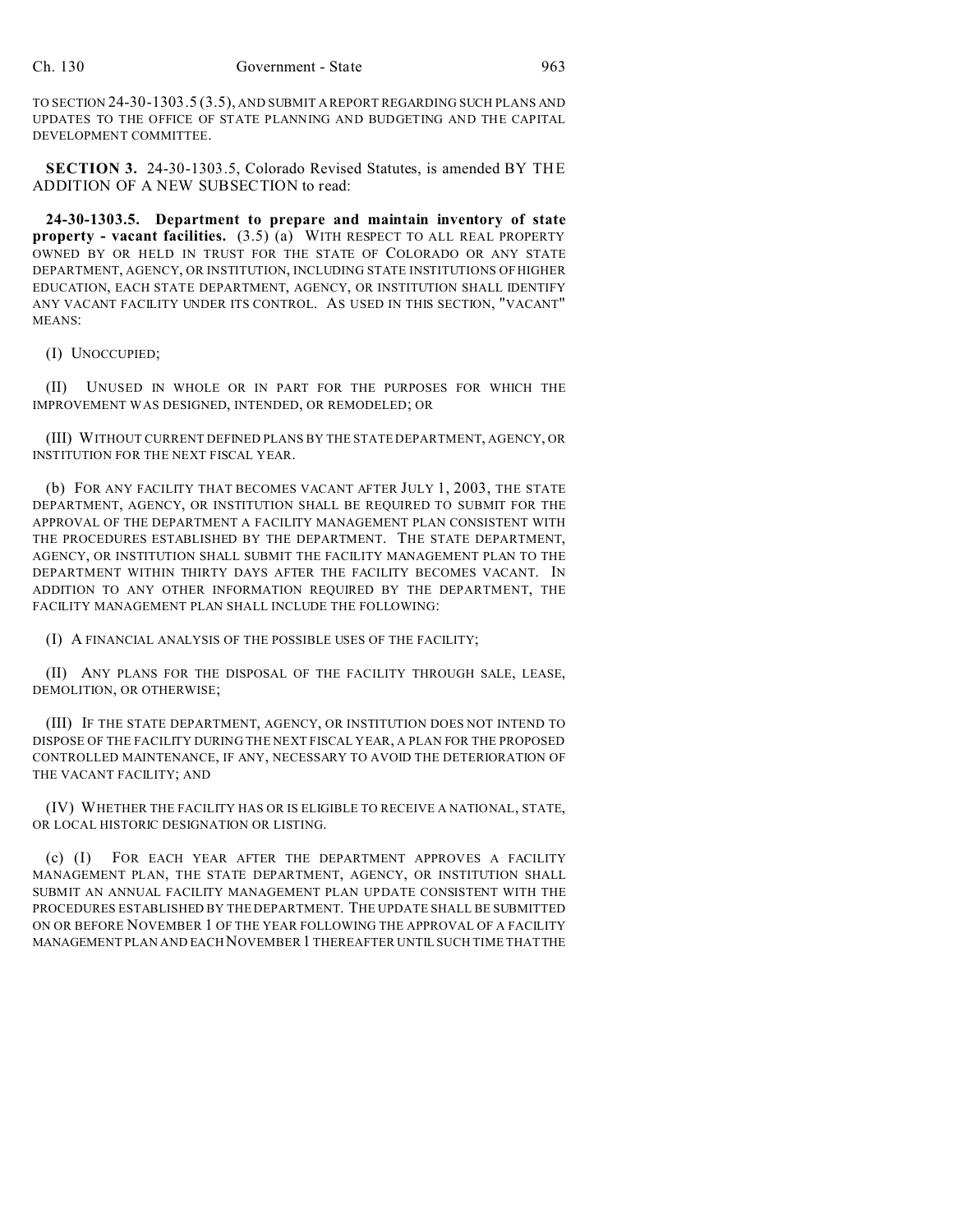964 Government - State Ch. 130

FACILITY IS NO LONGER VACANT. IN ADDITION TO ANY OTHER INFORMATION REQUIRED BY THE DEPARTMENT, THE UPDATE SHALL IDENTIFY ALL ACTIONS TAKEN BY THE STATE DEPARTMENT, AGENCY, OR INSTITUTION WITHIN THE LAST YEAR CONSISTENT WITH THE FACILITY MANAGEMENT PLAN. IF BASED ON THE UPDATE OR ON ANY OTHER INFORMATION KNOWN BY THE DEPARTMENT, THE DEPARTMENT DETERMINES THAT THE STATE DEPARTMENT, AGENCY, OR INSTITUTION HAS FAILED TO COMPLY WITH THE PROVISIONS OF AN APPROVED FACILITY MANAGEMENT PLAN, THE DEPARTMENT MAY REVOKE THE APPROVAL OF THE FACILITY MANAGEMENT PLAN. IF THE DEPARTMENTREVOKES APPROVAL OF THE FACILITY MANAGEMENT PLAN, A STATE DEPARTMENT, AGENCY, OR INSTITUTION SHALL BE REQUIRED TO SUBMIT A NEW FACILITY MANAGEMENT PLAN FOR THE VACANT FACILITY SUBJECT TO THE PROVISIONS OF THIS SUBSECTION (3.5).

(II) IN ADDITION TO ANY OTHER REQUIREMENTS OF SUBPARAGRAPH (I) OF THIS PARAGRAPH (c), THE FACILITY MANAGEMENT PLAN UPDATE SHALL DESCRIBE ANY CHANGES PROPOSED BY THE STATE DEPARTMENT, AGENCY, OR INSTITUTION TO THE FACILITY MANAGEMENT PLAN. ANY PROPOSED CHANGES TO THE FACILITY MANAGEMENT PLAN SHALL BE SUBJECT TO THE APPROVAL OF THE DEPARTMENT, AND ANY APPROVED CHANGES SHALL BECOME PART OF THE FACILITY MANAGEMENT PLAN FOR PURPOSES OF FUTURE UPDATES.

(d) ANY FACILITY MANAGEMENT PLAN OR UPDATE REQUIRED TO BE SUBMITTED BY A STATE INSTITUTION OF HIGHER EDUCATION PURSUANT TO THIS SUBSECTION (3.5) SHALL BE SUBMITTED TO THE COLORADO COMMISSION ON HIGHER EDUCATION INSTEAD OF THE DEPARTMENT. THE COMMISSION SHALL SUBMIT A COPY OF THE FACILITY MANAGEMENT PLAN OR UPDATE AND THE COMMISSION'S RECOMMENDATIONS REGARDING IT TO THE DEPARTMENT.

(e) THE DEPARTMENT SHALL PREPARE AN ANNUAL REPORT OF THE APPROVED AND UNAPPROVED FACILITY MANAGEMENT PLANS AND FACILITY MANAGEMENT PLAN UPDATES FOR ALL VACANT FACILITIES CONTROLLED BY A STATE DEPARTMENT, AGENCY, OR INSTITUTION AND MAKE THE REPORT AVAILABLE TO THE OFFICE OF STATE PLANNING AND BUDGETING AND THE CAPITAL DEVELOPMENT COMMITTEE. THE REPORT SHALL BE MADE AVAILABLE ON OR BEFORE DECEMBER 1, 2003, AND EACH DECEMBER 1 THEREAFTER, AND SHALL INCLUDE INFORMATION RELATING TO ALL FACILITY MANAGEMENT PLANS AND UPDATES SUBMITTED ON OR BEFORE NOVEMBER 1 OF THE SAME YEAR.

(f) NO STATE DEPARTMENT, AGENCY, OR INSTITUTION SHALL BE ELIGIBLE FOR ANY CAPITAL CONSTRUCTION APPROPRIATIONS UNTIL THE DEPARTMENT APPROVES A FACILITY MANAGEMENT PLAN FOR ALL VACANT FACILITIES CONTROLLED BY THE STATE DEPARTMENT, AGENCY, OR INSTITUTION; EXCEPT THAT THE CAPITAL DEVELOPMENT COMMITTEE MAY EXEMPT A STATE DEPARTMENT, AGENCY, OR INSTITUTION FROM THE PROVISIONS OF THIS PARAGRAPH (f).

**SECTION 4.** 24-75-303, Colorado Revised Statutes, is amended BY THE ADDITION OF A NEW SUBSECTION to read:

**24-75-303. Appropriation for capital construction.** (2.5) NO APPROPRIATION FOR CAPITAL CONSTRUCTION SHALL BE MADE TO OR EXPENDED BY ANY DEPARTMENT, AGENCY, OR INSTITUTION OF THE STATE THAT HAS NOT RECEIVED APPROVAL OF A